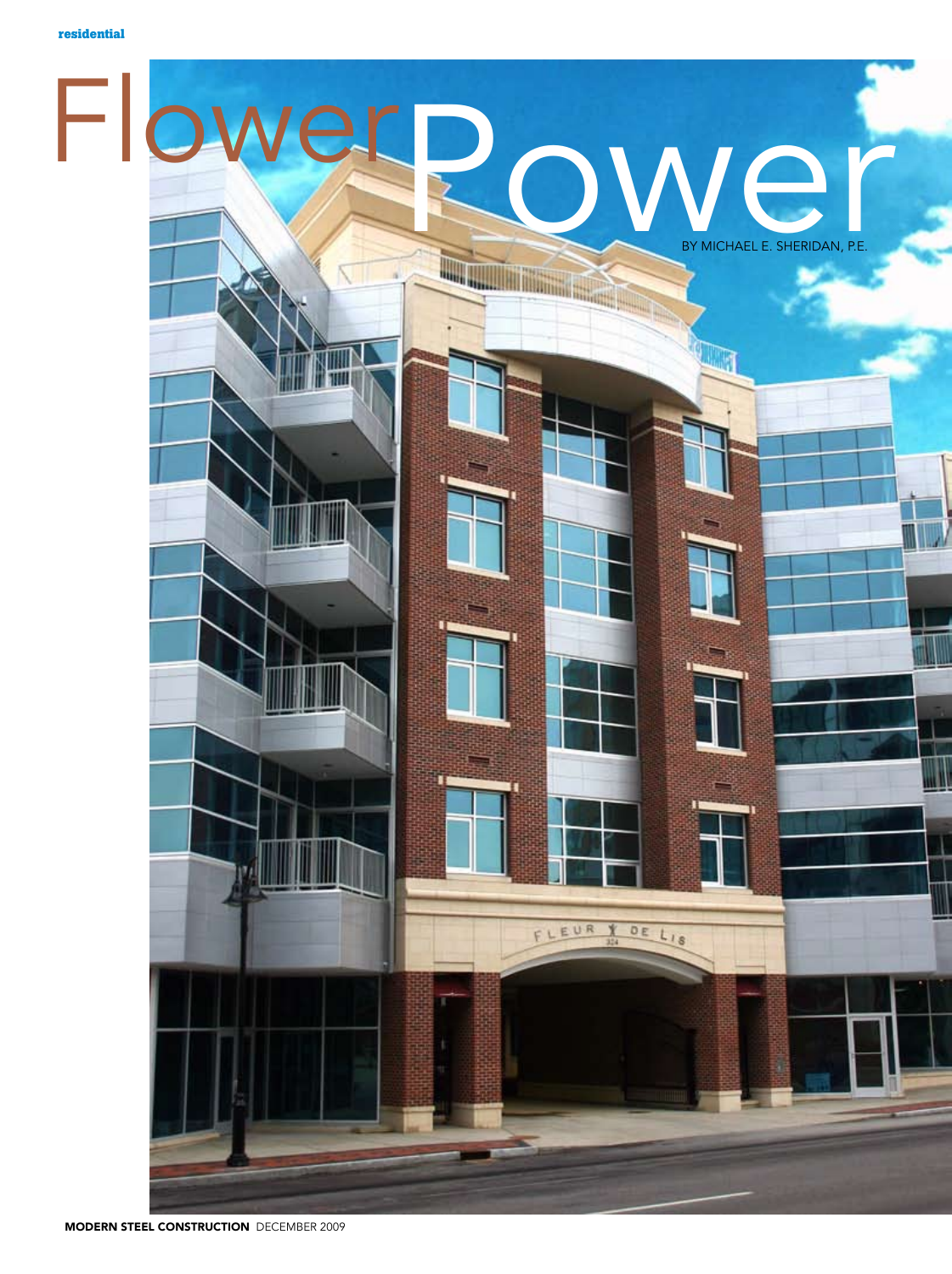# A new mixed-use project blossoms in downtown Louisville.

THE FI<br>
ing sym<br>
the latt<br>
of Fran<br>
a new r<br>
ville, pr<br>
revival<br>
The THE FLEUR-DE-LIS, OR "LILY FLOWER," is an enduring symbol of France—and Louisville, Ky.; it appears on the latter's flag, as the city was named for King Louis XVI of France. In a similar fashion, the Fleur-de-lis on Main, a new mixed-use building at Preston and Main in Louisville, provides a new emblem for the city in its architectural revival of old downtown.

The first floor of the 200,000-sq.-ft, five-story development is contains retail space and two interior greenscape courtyards. Residential units, 82 of them, make up the top four floors of the building, with interior units overlooking the courtyards. A below-grade parking garage includes spaces for 150 cars.

#### Positive Projection

The building's architecture is intended to create an ambience of elegance and nature. The pointed balconies and plan projections of the residential units cantilever over the courtyards and out from the building's exterior, promoting a sense of being only steps away from nature, even at the upper levels. The structural design of these elements uses 26 weld-through beam connections at the second floor, with 13 vertical posts at the points of the plan projections. These vertical posts provided support to the upper floor projections and eliminated the use of 162 weld-through connections at the third, fourth, and fifth floors.

While this type of system is very economical, it does collect the entire load at the second floor cantilever. Therefore, a deeper beam system was required to support this large load on a 9-ft cantilever. The W30×116 beams at the second floor are accommodated by the extra story height provided by the grade-level retail space.

The building employs an open-web composite joist system, and the first-floor gravity structure is a 5¼-in. concrete slab on composite deck, with typical composite structural steel beam and girder framing. The gravity system of the second through fifth floors is a 20-in. joist on a 3-in. castin-place concrete slab. The system is supported by typical composite structural steel girders, with a depth limitation in the interior of 18 in. The composite steel girders use ½-in. diameter headed studs to achieve the required composite action with the 3-in. concrete slab. The 20-in. joist depth is standard throughout the project to furnish ample clearance for the duct penetrations through the webs, and provides a uniform depth of structure for the attachment of the sound barrier and ceiling grid.

#### Laterally Unique

One of the most unique structural features in the building is the lateral load resisting system. Early designs called for a series of solid concrete shear walls along the alley at the south and west sides of the building. However, when final grade of the existing alley was established and alley parking was implemented, the shear walls at the alley had



Thirteen vertical posts at the points of the plan projections support the third, fourth and fifth floors, reducing the number of weld-through beam connections required from 188 to just 26 on the second floor.



Opposite page and above: The 200,000-sq.-ft, five-story Fleur-de-lis on Main in downtown Louisville, Ky., contains retail space, two interior courtyards, 82 residential units, and a covered entryway that leads to underground parking.

*Michael E. Sheridan was the primary structural engineer for Fleur-de-lis on Main as an associate at Stanley D. Lindsey and Associates Ltd. He is now the chief structural engineer for the U.S. Army Corps of Engineers, Memphis District.*